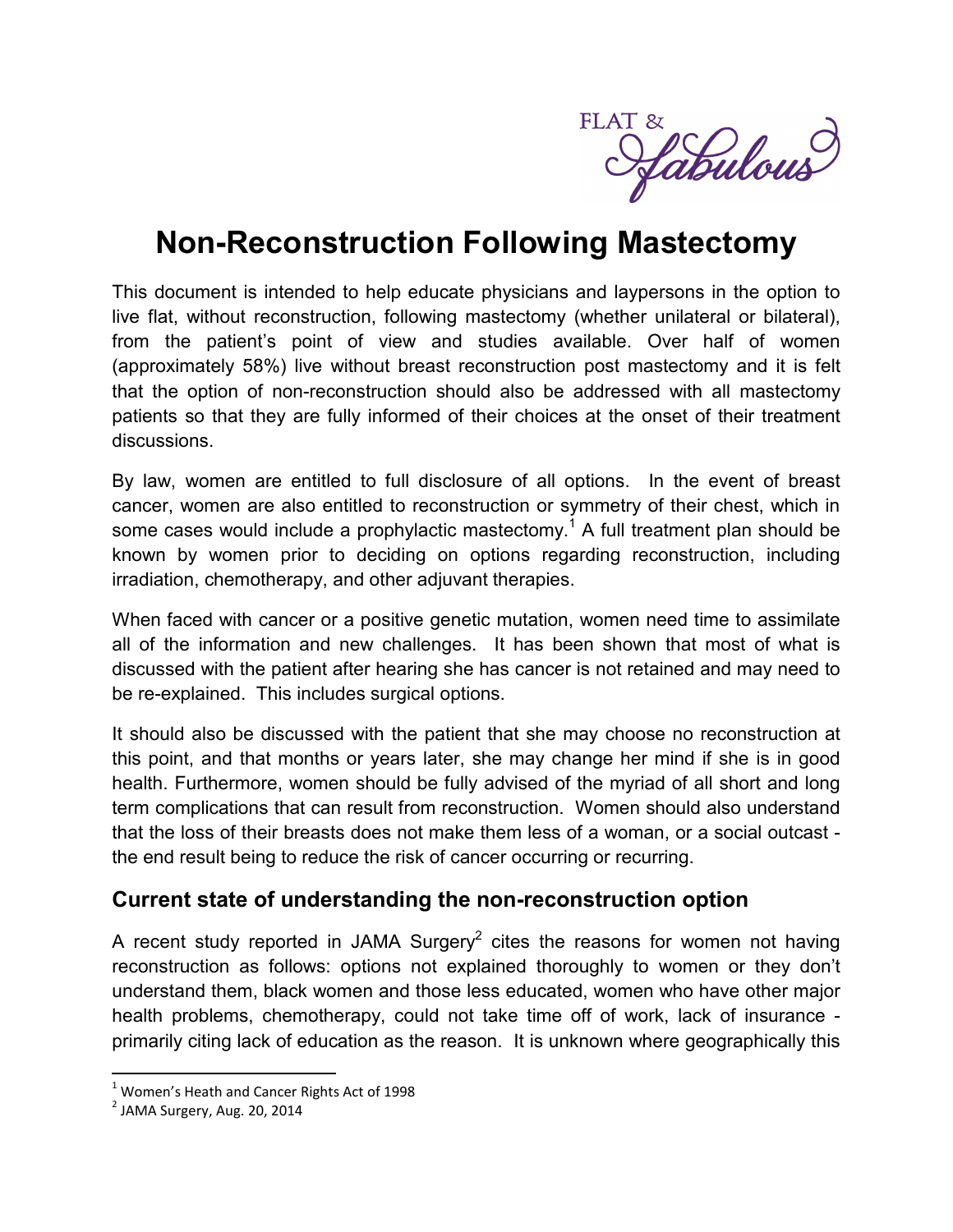data was obtained, if randomized, or using which parameters. What is known is that it does not clearly reflect the reasons given by the majority of women who have chosen no reconstruction.

The vast majority of women are unequivocally given adequate information when it comes to their option of surgeries, including lumpectomies or reconstruction choices and options by their breast oncology surgeons and general surgeons. There is a wealth of information at most plastic surgeon's offices, as well as on the internet. Very little is ever mentioned to women about the option of no reconstruction – if at all. There is no opposition to a woman having the choices outlined regarding reconstruction, but the opinions of those who have not been reconstructed, or have had to have deconstruction, are not routinely heard or reported upon.

Overall, women are not guided by Hollywood standards, in our choices for surgery. They do, however, look closely at the psychosocial aspects of what it means to have a mastectomy, as well as individual physical needs and limitations.

#### **Non-reconstruction can result from several scenarios**

Unsuccessful reconstruction can be related to infection, obesity, irradiation, vascular issues, as well as numerous other complications. It is difficult to find any published data on how many reconstruction surgeries overall result in failure, or deconstruction, but some small studies have been done. $3,4,5$ 

There may also be a delay in reconstruction due to further necessary or prophylactic surgeries, chemotherapy, infection, irradiation, and other commitments by the patient. A patient may also change their mind after having reconstruction and decide that they wish it reversed.

#### **Reasons for non-reconstruction**

After careful consideration and informed choices, a patient may wish to not undergo reconstruction based on the following concerns: increased pain, lengthier recovery time, additional surgical risks such as anesthesia, infection (including nosocomial), intolerance of pain medications, increased risk of lymphedema, seromas, further loss of sensation, flap or total flap failure and/or loss, fat necrosis, surgical site weakness, extrusion, no guarantee of bra cup size, deep venous thrombosis and pulmonary

 $\overline{\phantom{a}}$ 

 $^3$  Ann Plast Surg 2013 Sept; 71(3):286-91 "Long-term outcomes of failed prosthetic breast reconstruction."<br> $^4$  Clin Preast Cancer, 2012 Dee: 12(6):428, 22 "Failure rate and compeis of immediate tissue eventyles (imm

<sup>&</sup>lt;sup>4</sup> Clin Breast Cancer. 2012 Dec; 12(6):428-32 "Failure rate and cosmesis of immediate tissue expander/implant breast reconstruction after postmastectomy irradiation."

<sup>&</sup>lt;sup>5</sup> www.breastcancer.org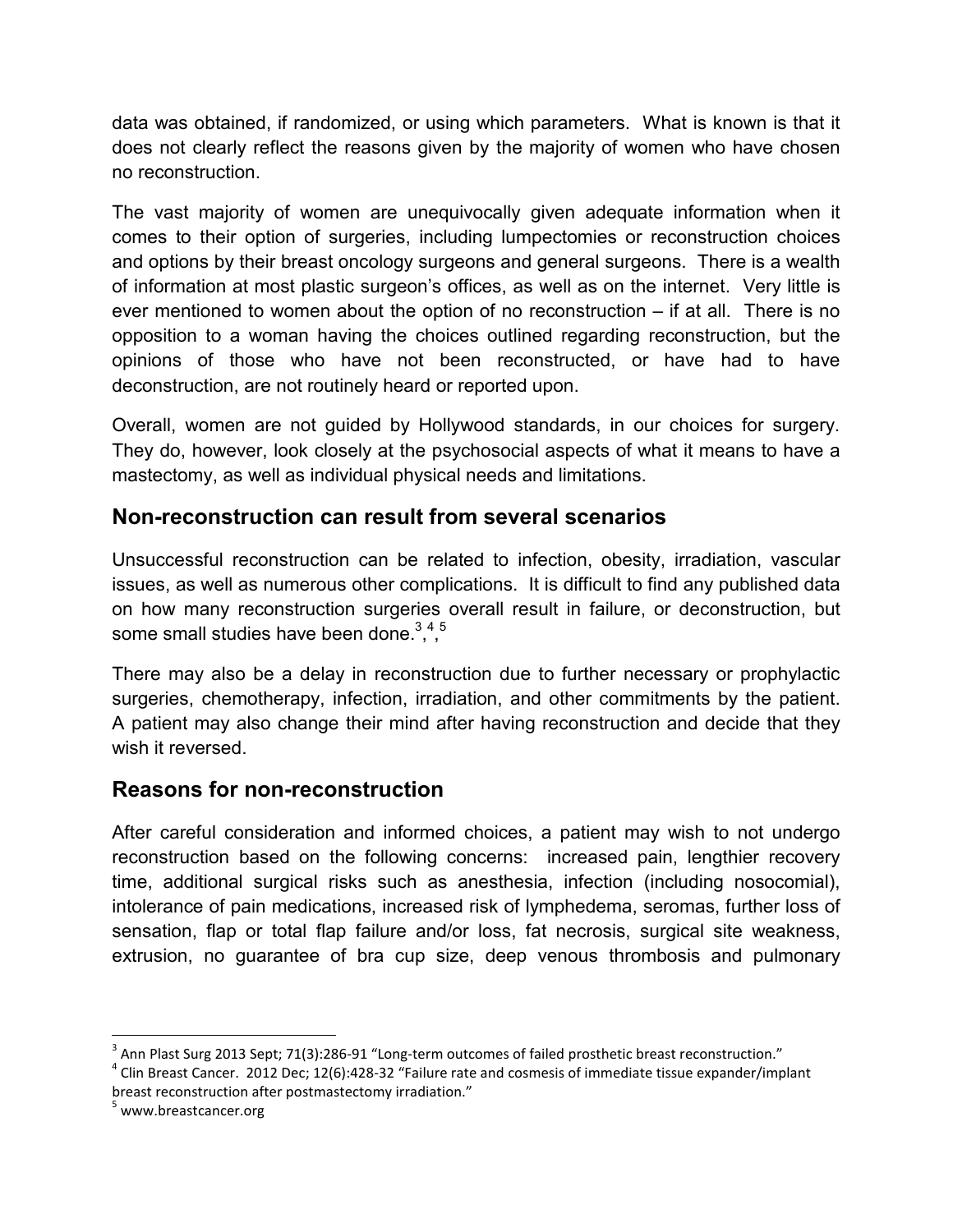embolus, fat grafting pulmonary embolus, systemic complications or foreign objects in the body $^{6,7}$ 

Other considerations are failure rate of implant-based reconstruction (having a 50% failure rate at 7 years), and women not comfortable with the look of reconstruction results, such as coldness in the chest, potential dimpling and displacement, rupture or leak of implants, the potential of needing multiple surgeries and further revisions, or ultimate failure of the surgeries.

Many women are not comfortable with tissue mounds on their chests meant to resemble breasts, which will never feel or look the same as what they naturally had. Others do not wish to sacrifice other body parts or areas to obtain breasts, or further compromise muscle strength or range of motion. Women may have small children at home and/or employment where more recuperation time is not possible to manage, and they need to step back into their lives as quickly as possible. They do not have the time for further surgeries and procedures required whether for implants or autologous reconstruction to complete the process. Some are fearful of losing their employment and/or insurance coverage.

Women who have aggressive cancers wish to more easily detect a new lump or recurrence, which could be hidden or obscured by reconstructive surgeries. Those with inflammatory and lobular breast cancers also do not have the screening surveillance assurances of mammograms and ultrasound. Many women do not desire a lumpectomy which would result in weeks of radiation and its inherent risks, are unable to take that much time off of their job and provide for childcare, and would also require a lifetime of further surveillance with the issues related to that option. Still others may live alone and have no means of support or help. Prophylactic surgeries based on genetic mutation status, or higher than average familial risk, are chosen to reduce lifetime risk and increase survival rates up to 88% $8^8$ 

Some women choose prophylactic bilateral mastectomy due to hereditary factors. Others choose to have the non-cancerous side removed for symmetry, ease of fitting clothing, to avoid discomfort of prosthetic bras, for emotional healing, and to remove the anxiety from further scans, mammograms and surveillance of breast tissue. Still others choose to leave the unaffected breast intact and remain asymmetrical. The reasons given are varied and wide-ranged, but are informed choices suited to individual needs.

 $\overline{\phantom{a}}$ 

 $^6$  www.drmarga.com/specific-surgical-breast-surgery-complications.html

<sup>&</sup>lt;sup>7</sup> www.cancerresearchuk.org "Possible problems with breast reconstruction."

<sup>&</sup>lt;sup>8</sup> British Medical Journal, Feb. 11, 2014 "Contralateral mastectomy and survival after breast cancer in carriers of BRCA1 and BRCA2 mutations: retrospective analysis."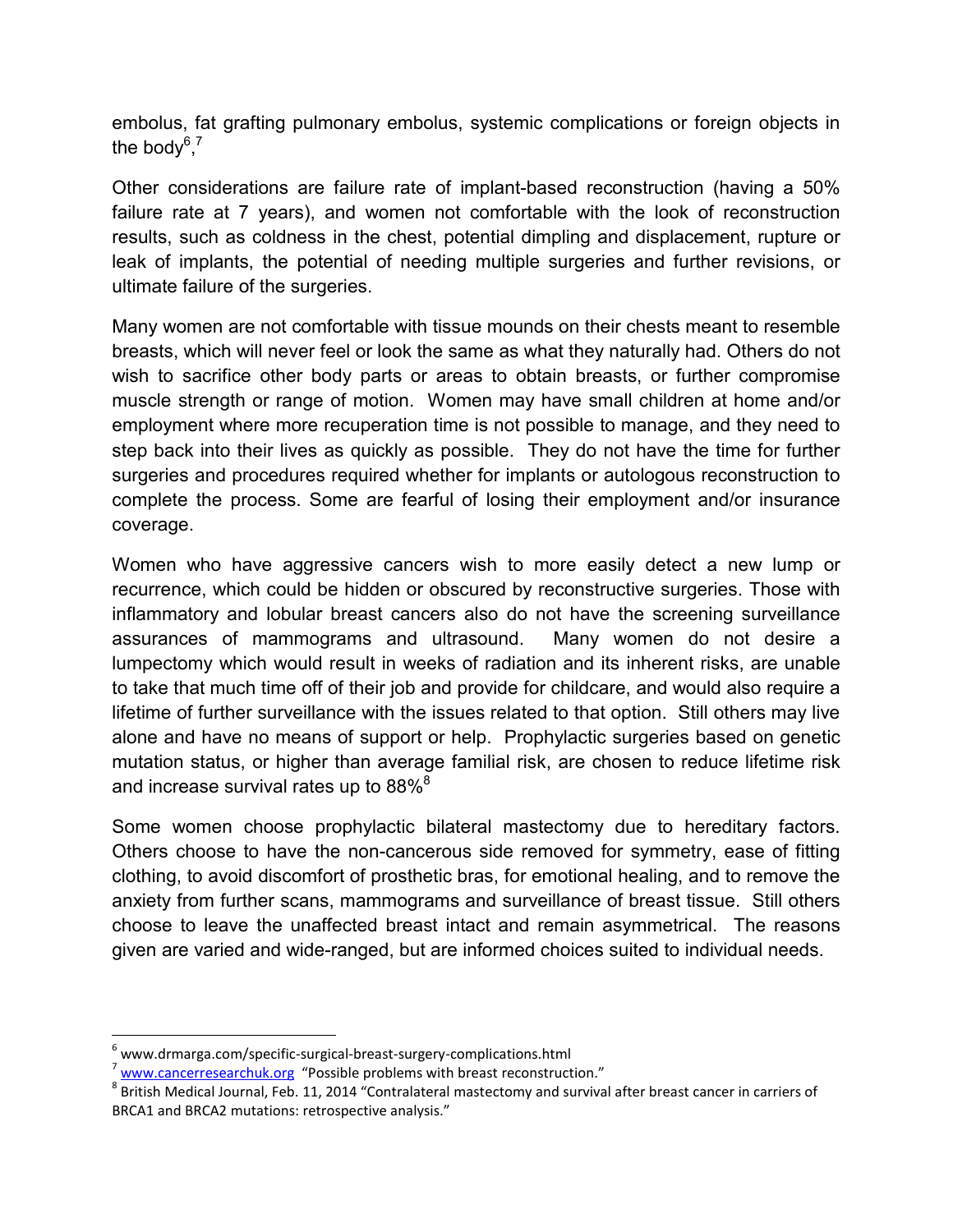After researching all options independently - having thoroughly accessed the risks versus benefits - most women will make an educated and informed choice with regard to lifestyle and personal needs.

#### **Results desired when choosing non-reconstruction**

There is a strong consensus on wanting to obtain the best results possible - primarily for the chest to be smooth and flat. Emphatically, women choosing non-reconstruction want mastectomy completed and devoid of "dog ears", extra tissue left or skin sparing, large indentations and with minimal nerve, muscle and lymph damage. Women would like the scars to be straight, smooth, and as low as possible to accommodate for varying necklines in clothing yet allowing for various swimwear options without having to reveal scars, including bikini tops.

If the breast or general surgeon is not able to give these results, then optimally women wish a plastic surgeon to assist, and give the same care as if reconstruction were chosen, as they will be living with the results for the rest of their lives. Women respectfully ask for, and will insist upon, a scar or scars which are not bumpy, erratic, or leave unnecessary tissue.

### **Support for the option of non-reconstruction**

The experiences of many women have shown that when given a choice and nonreconstruction is chosen, there appears to be a strong negative bias from the medical professionals, not observed with those choosing reconstruction. Studies have indicated that those choosing no reconstruction and those undergoing reconstruction have the same level of satisfaction with the choice many years down the road if the surgery or surgeries are successful.

Support can be given by discussing all options – reconstruction and non-reconstruction. Some women may not realize there are others who have chosen not to reconstruct, including this option will open the lines of communication and give her an opportunity to share what she desires.

Women want their surgeon's support during this difficult time. Support includes acknowledging she is in charge of her body and knows what is best for her. Verbalize the desire to support her in this difficult time of having her breasts removed and attempting to achieve the results desired in choosing to be flat. Discuss whether a unilateral or bilateral mastectomy is an option and support her decision if this includes prophylactic removal of non-cancerous breast. Verbalize that the goal is her satisfaction with the end result.